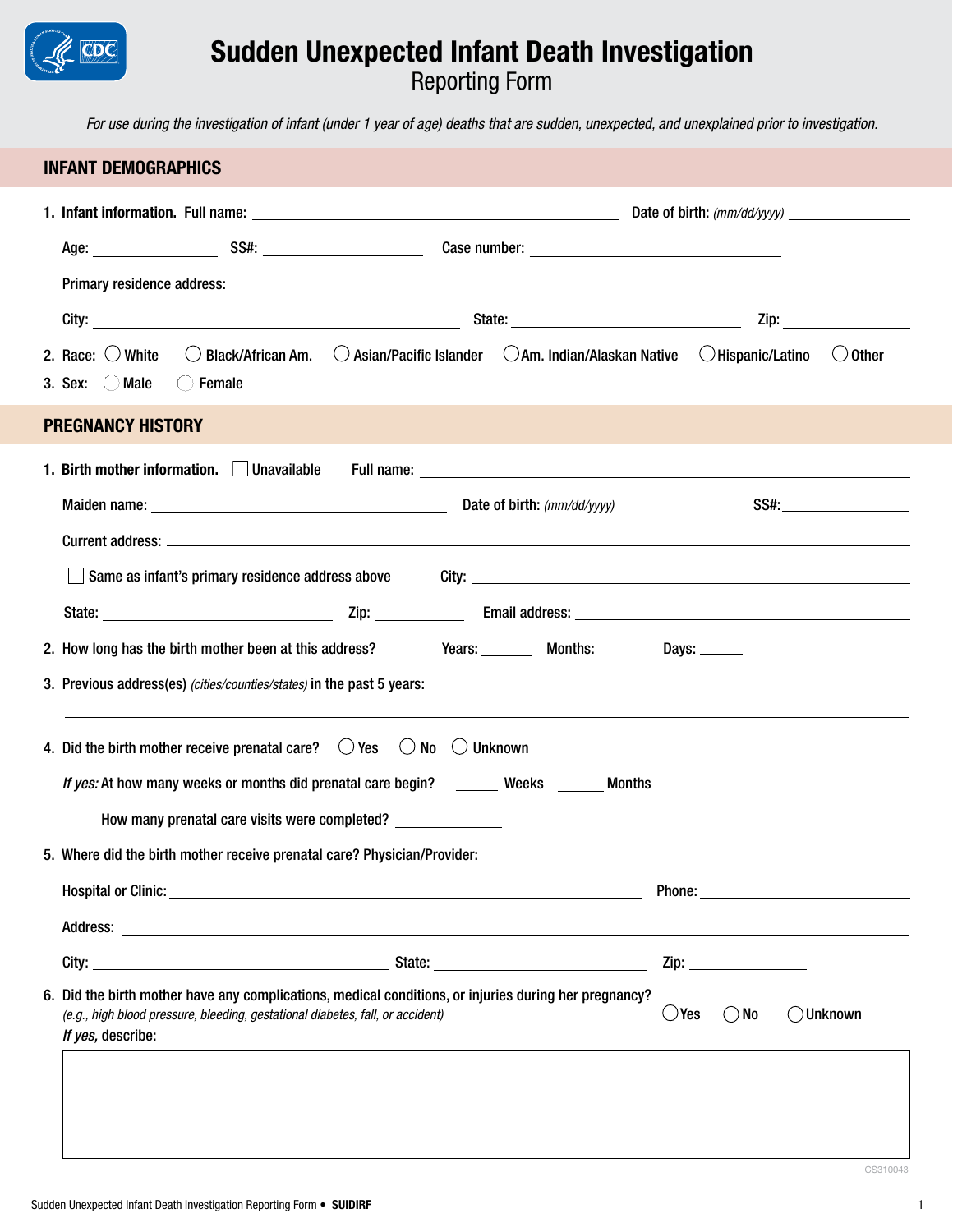### 7. During her pregnancy, did the birth mother use any of the following?

| <b>Substance</b>                              | <b>Use</b>                                      | <b>Specify Type</b> | <b>Frequency</b> |
|-----------------------------------------------|-------------------------------------------------|---------------------|------------------|
| Over the counter medications                  | $\bigcirc$ Yes $\bigcirc$ No $\bigcirc$ Unknown |                     |                  |
| <b>Prescribed medications</b>                 | $\bigcirc$ Yes $\bigcirc$ No $\bigcirc$ Unknown |                     |                  |
| <b>Herbal remedies</b>                        | $\bigcirc$ Yes $\bigcirc$ No $\bigcirc$ Unknown |                     |                  |
| Alcohol                                       | $\bigcirc$ Yes $\bigcirc$ No $\bigcirc$ Unknown |                     |                  |
| Illicit drugs (e.g., heroin)                  | $\bigcirc$ Yes $\bigcirc$ No $\bigcirc$ Unknown |                     |                  |
| Tobacco (e.g., cigarettes or<br>e-cigarettes) | $\bigcirc$ Yes $\bigcirc$ No $\bigcirc$ Unknown |                     |                  |
| Other                                         | $\bigcirc$ Yes $\bigcirc$ No $\bigcirc$ Unknown |                     |                  |

# INFANT HISTORY

| 1. Source of infant medical history information. (check all that apply)                                                                                                                                                                                                                                                               |
|---------------------------------------------------------------------------------------------------------------------------------------------------------------------------------------------------------------------------------------------------------------------------------------------------------------------------------------|
| $\Box$ Doctor $\Box$ Other health care provider $\Box$ Medical record<br>$\Box$ Parent or primary caregiver $\Box$ Other family member                                                                                                                                                                                                |
|                                                                                                                                                                                                                                                                                                                                       |
| 2. Were there any complications during delivery or at birth? (e.g., emergency C-section, or infant needed oxygen)                                                                                                                                                                                                                     |
|                                                                                                                                                                                                                                                                                                                                       |
| 3. Did the infant have abnormal newborn screening results? $\cup$ Yes $\cup$ No $\cup$ Unknown<br><i>If yes,</i> describe: the contract of the contract of the contract of the contract of the contract of the contract of the contract of the contract of the contract of the contract of the contract of the contract of the contra |
| 4. Infant's length at birth: $\_\_\_\_\_$ $\_\_$ $\_\_$ $\_\_$ $\_\_$ $\_\_$ $\_\_$                                                                                                                                                                                                                                                   |
| 5. Infant's weight at birth: $\Box$ $\Box$ $\Box$ $\Box$ $\Box$ $\Box$<br>$()$ GM                                                                                                                                                                                                                                                     |
| 6. Compared to the due date, when was the infant born?                                                                                                                                                                                                                                                                                |
| $\bigcirc$ Early (before 37 weeks) $\bigcirc$ Late (after 41 weeks) $\bigcirc$ On time How many weeks? ____ Infant's due date: (mm/dd/yyyy) _______                                                                                                                                                                                   |
| 7. Was the infant a singleton or multiple birth? $\bigcirc$ Singleton $\bigcirc$ Twin $\bigcirc$ Triplet $\bigcirc$ Quadruplet or higher                                                                                                                                                                                              |
| 8. Was the infant born with Neonatal Abstinence Syndrome (NAS)? (NAS is a drug withdrawal syndrome in newborns exposed to substances,<br>like opioids, before birth) $\bigcirc$ Yes $\bigcirc$ No $\bigcirc$ Unknown                                                                                                                  |

*If yes*, did the infant need pharmacologic treatment?  $\bigcirc$  Yes  $\bigcirc$  No  $\bigcirc$  Unknown

9. Fill out the contact information for the infant's regular pediatrician and birth hospital.

| Item                       | <b>Regular Pediatrician</b> | <b>Birth Hospital</b>    |
|----------------------------|-----------------------------|--------------------------|
| Date                       | Of last visit:              | Of discharge: __________ |
| Name of hospital or clinic |                             |                          |
| Address                    |                             |                          |
| Phone number               |                             |                          |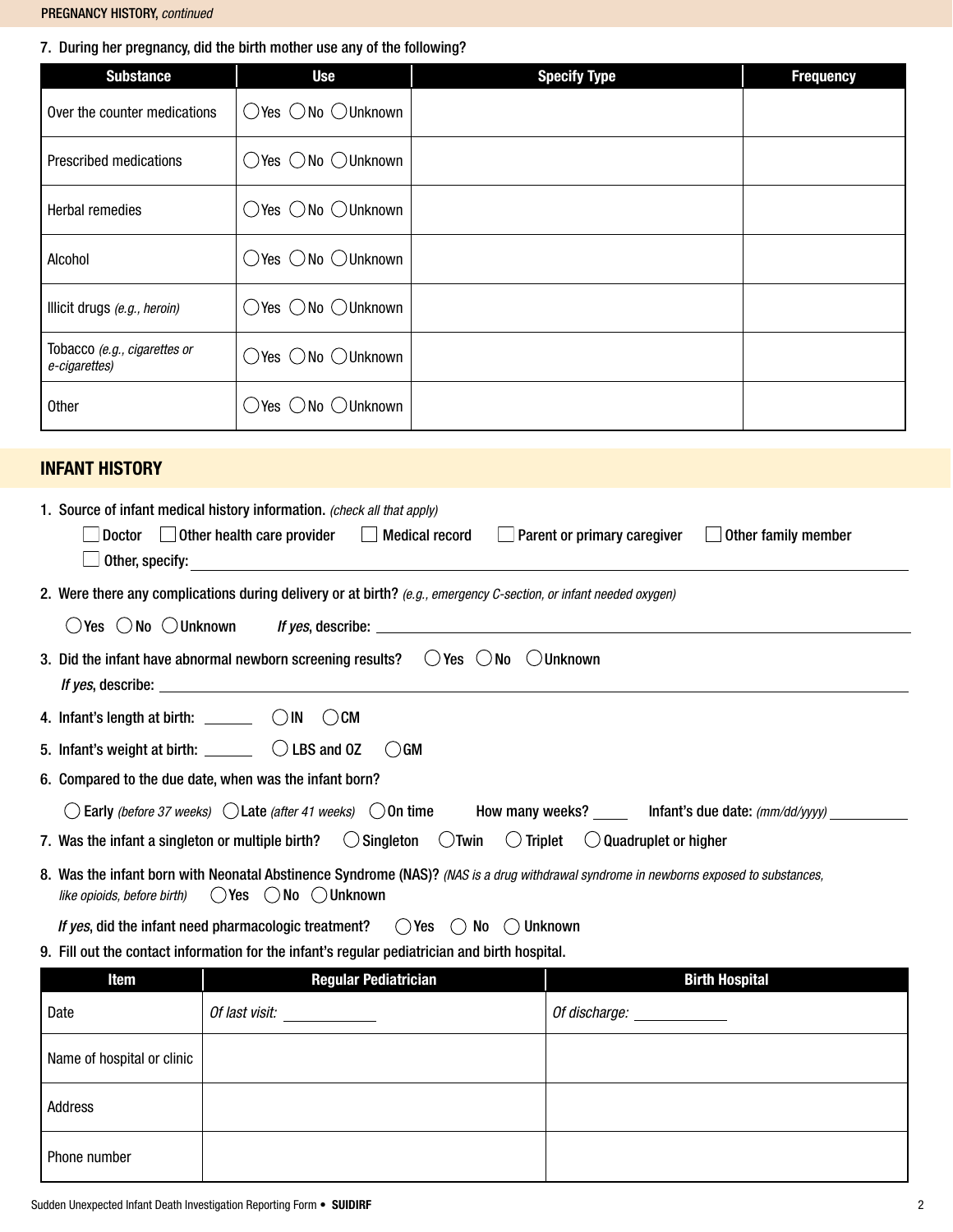### 10. Describe the two most recent times the infant was seen by a health care provider.

*(include ER and clinic visits, hospital admissions, observational stays, regular pediatrician, and phone calls)* 

| <b>Visit type</b>  | 1 <sup>st</sup> most recent visit | 2 <sup>nd</sup> most recent visit |
|--------------------|-----------------------------------|-----------------------------------|
| Reason for visit   |                                   |                                   |
| Action taken       |                                   |                                   |
| Date               |                                   |                                   |
| Physician's name   |                                   |                                   |
| Hospital or clinic |                                   |                                   |
| Address            |                                   |                                   |
| Phone number       |                                   |                                   |

11. Did the infant have any of the following?

| <b>Symptom</b>                                                |                                     | Within 72 hrs of incident                           |                           |  |  |
|---------------------------------------------------------------|-------------------------------------|-----------------------------------------------------|---------------------------|--|--|
| Fever                                                         | Yes                                 | No                                                  | Unknown                   |  |  |
| Cough                                                         | Yes                                 | No<br>$\Box$                                        | Unknown<br>$\mathcal{L}$  |  |  |
| Diarrhea                                                      | Yes                                 | No<br>$\left(\begin{array}{c} \end{array}\right)$   | Unknown<br>$\sim$         |  |  |
| <b>Excessive sweating</b>                                     | Yes                                 | No<br>$\Box$                                        | Unknown<br>$\mathcal{L}$  |  |  |
| Stool changes                                                 | Yes                                 | No                                                  | Unknown<br>71             |  |  |
| Lethargy or sleeping more than usual                          | Yes                                 | No<br>$\Box$                                        | Unknown                   |  |  |
| Difficulty breathing                                          | Yes                                 | No<br>$\left( \begin{array}{c} \end{array} \right)$ | Unknown                   |  |  |
| Fussiness or excessive crying                                 | Yes<br>b.                           | No<br>$\left( \begin{array}{c} \end{array} \right)$ | Unknown                   |  |  |
| Exposure to anyone who was sick (e.g., at home or at daycare) | Yes                                 | No<br>$\Box$                                        | Unknown                   |  |  |
| Decrease in appetite                                          | Yes                                 | No<br>$\left(\begin{array}{c} \end{array}\right)$   | Unknown                   |  |  |
| Falls or injuries                                             | Yes                                 | No<br>$\bigcirc$                                    | Unknown                   |  |  |
| Other, specify:                                               | Yes                                 | No<br>$\Box$                                        | Unknown                   |  |  |
| <b>Symptom</b>                                                |                                     |                                                     | Within 72 hrs of incident |  |  |
| Allergies or allergic reactions (food, medication, or other)  | Yes                                 | No<br>$\Box$                                        | $\bigcirc$ Unknown        |  |  |
| Abnormal growth, weight gain, or weight loss                  | Yes                                 | No<br>$\Box$                                        | ( )Unknown                |  |  |
| Apnea (stopped breathing)                                     | Yes<br>$\hspace{0.1cm} \rightarrow$ | $\bigcirc$ No                                       | ◯Unknown                  |  |  |
|                                                               | ⌒.,                                 | ╱ ╲ ╸╸                                              | $\curvearrowright$        |  |  |

| Allergies or allergic reactions (food, medication, or other)     | Yes | )No           | <b>Unknown</b> | Yes                  | No             | <b>Unknown</b> |
|------------------------------------------------------------------|-----|---------------|----------------|----------------------|----------------|----------------|
| Abnormal growth, weight gain, or weight loss                     | Yes | )No           | .)Unknown      | Yes                  | No             | Dunknown       |
| Apnea (stopped breathing)                                        | Yes | )No           | . Unknown      | Yes<br>$\rightarrow$ | N <sub>0</sub> | Dunknown       |
| Cyanosis (turned blue or gray)                                   | Yes | )No           | 、)Unknown      | Yes                  | N <sub>0</sub> | ◯ Unknown      |
| Seizures or convulsions                                          | Yes | )No           | .)Unknown      | Yes                  | No             | Unknown        |
| Cardiac (heart) abnormalities                                    | Yes | - )No         | ◯ Unknown      | Yes<br>$\rightarrow$ | No             | つUnknown       |
| Colic (frequent prolonged crying/chronic inconsolable fussiness) | Yes | )No           | .)Unknown      | Yes                  | No             | Unknown        |
| Feeding issues (e.g., reflux)                                    | Yes | $\bigcirc$ No | ◯ Unknown      | Yes<br>$\rightarrow$ | No             | Unknown        |
| Vomiting                                                         | Yes | )No           | .) Unknown     | Yes<br>$\rightarrow$ | No             | .)Unknown      |
| Choking                                                          | Yes | )No           | .)Unknown      | Yes                  | N <sub>0</sub> | . ) Unknown    |
| Other, specify:                                                  | Yes | )No           | ) Unknown      | Yes                  | No             | Unknown        |
| .                                                                |     |               |                |                      |                |                |

*If yes to any of the above*, describe:

At any time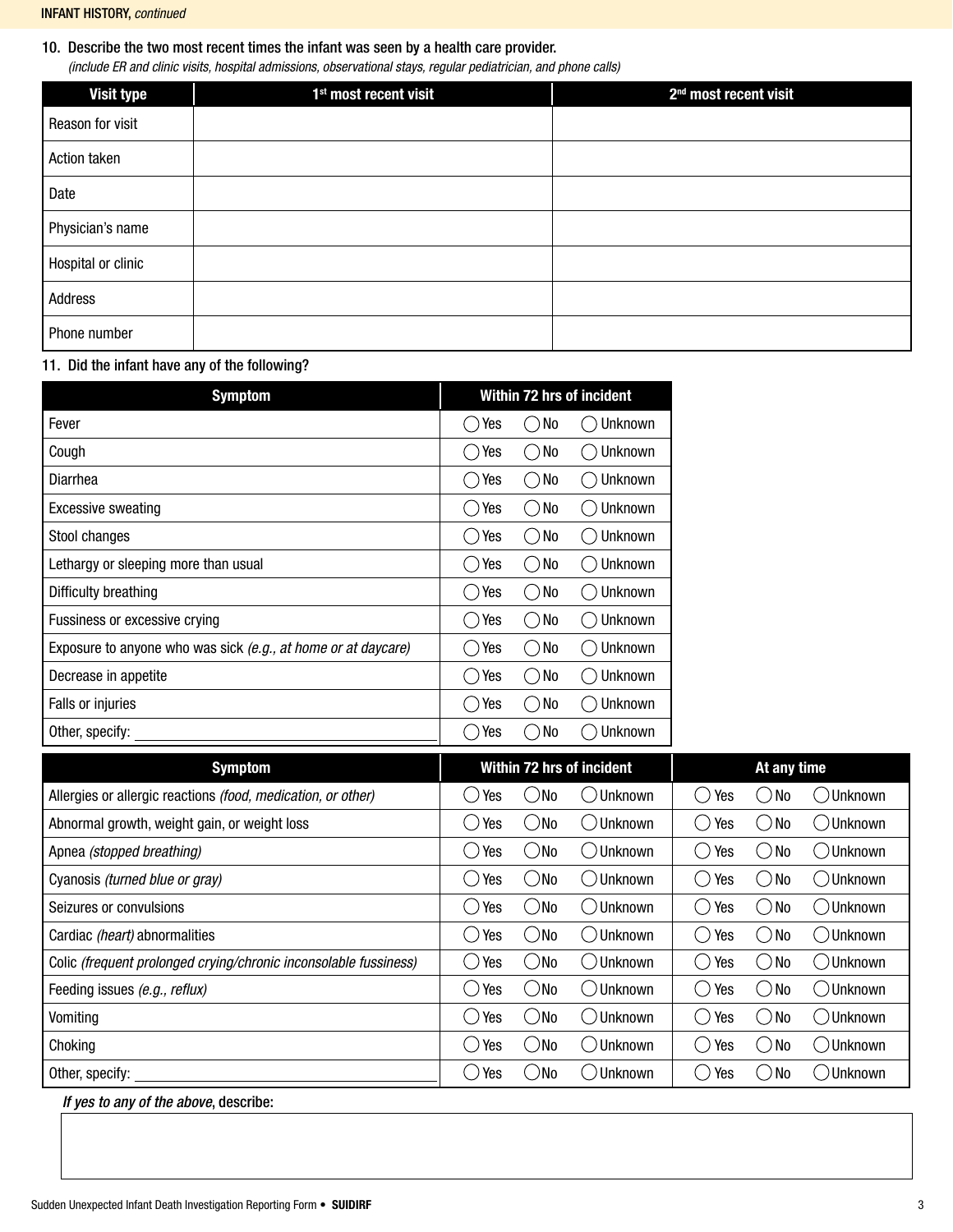| <b>INFANT HISTORY, continued</b>                                                                                                                                                                                                                            |                                                                                                                              |                                                 |                                                                      |                                      |                                               |  |  |  |  |  |
|-------------------------------------------------------------------------------------------------------------------------------------------------------------------------------------------------------------------------------------------------------------|------------------------------------------------------------------------------------------------------------------------------|-------------------------------------------------|----------------------------------------------------------------------|--------------------------------------|-----------------------------------------------|--|--|--|--|--|
|                                                                                                                                                                                                                                                             | $\bigcirc$ No $\bigcirc$ Unknown<br>12. Infant exposed to second hand smoke? (environmental tobacco smoke)<br>$\bigcirc$ Yes |                                                 |                                                                      |                                      |                                               |  |  |  |  |  |
| If yes, how often? () Frequently (several times a week)<br>( ) Occasionally (several times a month)<br>()Unknown<br>13. In the 72 hours before death, was the infant given any vaccinations or medications? (include any home remedies, herbal medications, |                                                                                                                              |                                                 |                                                                      |                                      |                                               |  |  |  |  |  |
|                                                                                                                                                                                                                                                             | prescription medications, over-the-counter medications)<br><b>Date</b>                                                       |                                                 |                                                                      |                                      |                                               |  |  |  |  |  |
| <b>Dose</b><br>Approx.<br><b>Vaccine or medication name</b><br><b>Reasons given or comments</b><br>given<br>time given<br>last given<br>(mm/dd/yy)                                                                                                          |                                                                                                                              |                                                 |                                                                      |                                      |                                               |  |  |  |  |  |
|                                                                                                                                                                                                                                                             |                                                                                                                              |                                                 |                                                                      |                                      |                                               |  |  |  |  |  |
|                                                                                                                                                                                                                                                             |                                                                                                                              |                                                 |                                                                      |                                      |                                               |  |  |  |  |  |
|                                                                                                                                                                                                                                                             | 14. Was the infant last placed to sleep with a bottle?                                                                       | $\bigcirc$ No<br>$\bigcirc$ Yes<br>()Unknown    |                                                                      |                                      |                                               |  |  |  |  |  |
|                                                                                                                                                                                                                                                             | If yes, was the bottle propped? (object used to hold bottle while infant feeds)                                              | $\bigcirc$ Yes $\bigcirc$ No                    | <b>Unknown</b><br>(                                                  |                                      |                                               |  |  |  |  |  |
|                                                                                                                                                                                                                                                             | If yes: What object propped the bottle?                                                                                      |                                                 |                                                                      |                                      |                                               |  |  |  |  |  |
|                                                                                                                                                                                                                                                             | Could the infant hold the bottle? $\bigcirc$ Yes $\bigcirc$ No $\bigcirc$ Unknown                                            |                                                 |                                                                      |                                      |                                               |  |  |  |  |  |
|                                                                                                                                                                                                                                                             | 15. Who was the last person to feed the infant? (name and familial relationship to infant)                                   |                                                 |                                                                      |                                      |                                               |  |  |  |  |  |
|                                                                                                                                                                                                                                                             | 16. Did the death occur during feeding?<br>Breastfeeding                                                                     | $\bigcirc$ Bottle-feeding                       | <b>Eating solids</b>                                                 | $\bigcirc$ Not during feeding        |                                               |  |  |  |  |  |
| 17. Was the infant ever breastfed?                                                                                                                                                                                                                          | () Yes () No () Unknown                                                                                                      |                                                 | If yes, for how many months?                                         |                                      |                                               |  |  |  |  |  |
| 18. What did the infant consume in the 24 hours prior to death?                                                                                                                                                                                             |                                                                                                                              |                                                 |                                                                      |                                      |                                               |  |  |  |  |  |
|                                                                                                                                                                                                                                                             |                                                                                                                              |                                                 |                                                                      |                                      |                                               |  |  |  |  |  |
| <b>Consumed?</b>                                                                                                                                                                                                                                            | If yes, describe                                                                                                             | If yes, newly<br>introduced?                    | If yes, was this<br>the last thing<br>consumed<br>prior to incident? | If last fed,<br>indicate<br>quantity | If last fed,<br>indicate<br>date<br>and time? |  |  |  |  |  |
| Breastmilk                                                                                                                                                                                                                                                  |                                                                                                                              | $\bigcirc$ Yes $\bigcirc$ No $\bigcirc$ Unknown | $()$ Yes<br>$( )$ No                                                 |                                      |                                               |  |  |  |  |  |
| $\Box$ Formula                                                                                                                                                                                                                                              |                                                                                                                              | $\bigcirc$ Yes $\bigcirc$ No $\bigcirc$ Unknown | $\bigcirc$ Yes $\bigcirc$ No                                         |                                      |                                               |  |  |  |  |  |
| $\Box$ Water                                                                                                                                                                                                                                                |                                                                                                                              | $\bigcirc$ Yes $\bigcirc$ No $\bigcirc$ Unknown | $\bigcirc$ Yes $\bigcirc$ No                                         |                                      |                                               |  |  |  |  |  |
| $\Box$ Other liquids                                                                                                                                                                                                                                        |                                                                                                                              | $\bigcirc$ Yes $\bigcirc$ No $\bigcirc$ Unknown | $\bigcirc$ Yes $\bigcirc$ No                                         |                                      |                                               |  |  |  |  |  |
| $\Box$ Solids                                                                                                                                                                                                                                               |                                                                                                                              | $\bigcirc$ Yes $\bigcirc$ No $\bigcirc$ Unknown | $\bigcirc$ Yes $\bigcirc$ No                                         |                                      |                                               |  |  |  |  |  |

19. Among the infant's blood relatives *(siblings, parents, grandparents, aunts, uncles, or first cousins)* was there any... Sudden or unexpected death before the age of 50?  $\bigcirc$  Yes  $\bigcirc$  No  $\bigcirc$  Unknown

Heart disease? *(e.g., cardiomyopathy, Marfan or Brugada syndrome, long or short QT syndrome, or catecholaminergic polymorphic ventricular tachycardia)* Yes  $\bigcirc$  No  $\bigcirc$  Unknown

*If yes to either*, describe: *(include relation to infant)*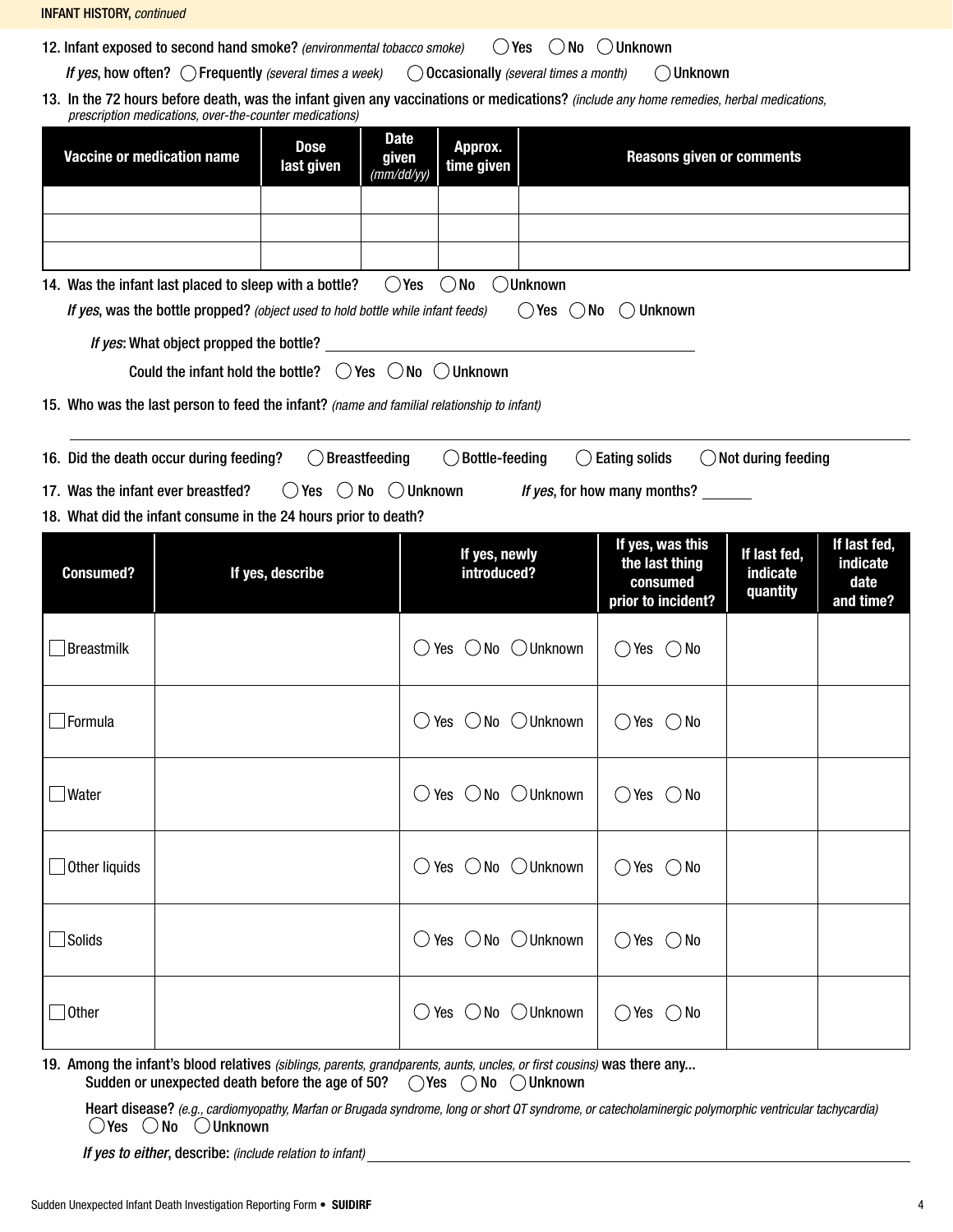20. Did the infant have any birth defect(s)?  $\bigcirc$  Yes  $\bigcirc$  No  $\bigcirc$  Unknown *If yes*, describe: 21. Was the infant able to roll over on his or her own? *(check all that apply)* Front to back Back to front 22. Indicate the infant's ability to lift or hold his or her head up.  $\bigcirc$  Unable  $\bigcirc$  1 second  $\bigcirc$  5 seconds  $\bigcirc$  ≥10 seconds  $\bigcirc$  Unknown 23. Was the infant meeting or not meeting growth and developmental milestones? *(e.g., sitting up, crawling, rolling over, or feeding well. Include if the caregiver, supervisor, or medical professional had any concerns.)* 24. Is there anything else that may have affected the infant that has not yet been documented? *(e.g., exposed to fumes, infant unusually heavy, placed with positional support or wedge, or international travel)* INCIDENT SCENE INVESTIGATION 1. Incident scene *(place infant found unresponsive or dead).* Type of location? *(e.g., primary residence, daycare, or grandmother's house)* Address: City: State: Zip: 2. Was the infant in a new or different environment? *(not part of the infant's normal routine)*  $\bigcirc$  Yes  $\bigcirc$  No  $\bigcirc$  Unknown *If yes*, describe: 3. Did the death occur at a daycare?  $\bigcirc$  Yes  $\bigcirc$  No  $\bigcirc$  Unknown *If yes*: How many children younger than 18 years of age were under the care of the provider at the time of the incident? *(including their own children)* How many adults aged 18 years or older were supervising the child(ren)? How long has the daycare been open for business? Is the daycare licensed?  $\bigcirc$  Yes  $\bigcirc$  No  $\bigcirc$  Unknown *If yes*: License number? Licensing agency? 4. How many people live at the incident scene? Children *(younger than 18 years)* Adults *(18 years or older)* 5. What kind of heating or cooling sources were being used at the incident scene? *(e.g., A/C window unit, wood-burning fireplace, or open window)* 6. Was there a working carbon monoxide (CO) alarm at the incident scene?  $\bigcirc$  Yes  $\bigcirc$  No  $\bigcirc$  Unknown 7. Indicate the temperature of the room where the infant was found unresponsive, and the surrounding area. *(fill in temperatures)*  Thermostat setting: Thermostat reading: 100 minimity of the dutside: Time of reading: 100 minimity of reading: 8. Which of these devices were operating in the room where the infant was found unresponsive? *(check all that apply)* Fan Apnea monitor Humidifier Vaporizer Air purifier None Unknown Other, specify: 9. What was the source of drinking water at the incident scene? *(check all that apply)*  INFANT HISTORY, *continued*

Other, specify: \_\_\_\_\_\_\_\_\_\_\_\_\_\_\_

■Public or municipal water Bottled water I Well water Vell water I Unknown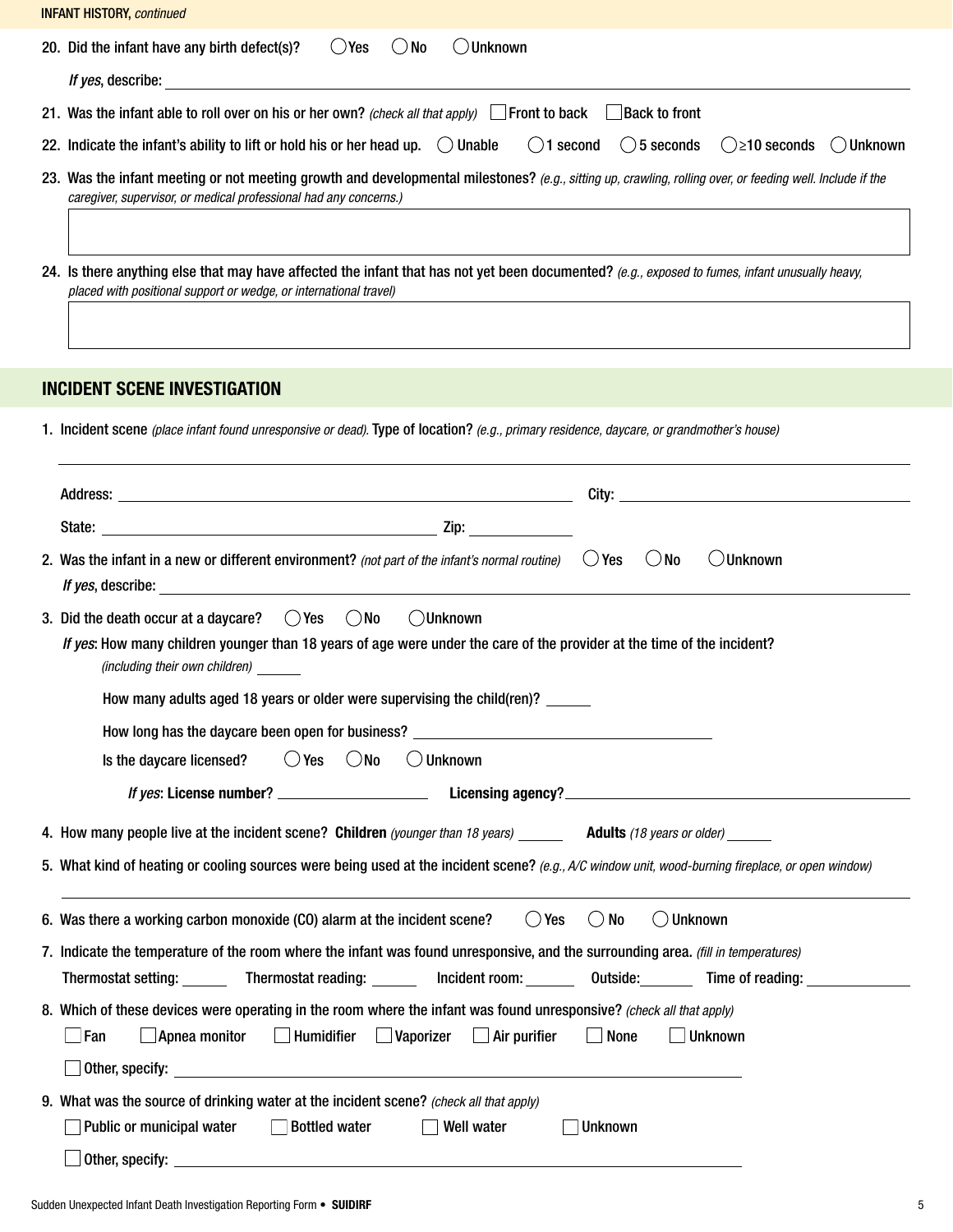10. Which of the following were present at the incident scene? *(check all that apply)*  $\Box$  Insects  $\Box$  Mold growth  $\Box$  Smokey smell  $\Box$  Pets  $\Box$  Dampness  $\Box$  Peeling paint  $\Box$  Visible standing water  $\Box$  Presence of alcohol containers  $\Box$  Rodents or vermin  $\Box$  None  $\Box$  Odors or fumes, describe:  $\Box$ Presence of prescription drugs, describe: Presence of illicit drugs or drug paraphernalia, describe: \_\_\_\_\_\_\_\_\_\_\_\_\_\_\_\_\_\_\_\_\_  $\Box$  Other, describe:  $\Box$ 11. Describe the general appearance of incident scene*. (e.g., cleanliness, hazards, or overcrowding)* 12. Is there anything else that may have affected the infant that has not yet been documented? *(e.g., drug or alcohol use at scene, history of domestic violence, or child abuse or neglect)* INCIDENT CIRCUMSTANCES 1. Who was the usual caregiver(s)? *(name(s) and familial relationship to infant)* 2. Who was the caregiver(s) at the time of the incident? *(name(s) and familial relationship to infant)* 3. Who found the infant unresponsive? *(If caregiver is same as birth mother Skip question #3)* Full name: Address: City: State: Zip: Date of birth: Email address: Phone number: Work address: \_ Familial relationship to infant? *(e.g., birth mother, grandfather, or adoptive or foster parent)* 4. Describe what happened. *(include details about how the infant was found)* 5. Was there anything different about the infant in the last 24 hours?  $\bigcirc$  Yes  $\bigcirc$  No  $\bigcirc$  Unknown *If yes*, describe: 6. What was the temperature in the incident room?  $\bigcirc$  Hot  $\bigcirc$  Cold  $\bigcirc$  Normal  $\bigcirc$  Other 7. Was there a crib, bassinet, or portable crib at the place of incidence?  $\bigcirc$  Yes  $\bigcirc$  No  $\bigcirc$  Unknown *If yes*, was it in good or usable condition? (e.g., not broken or not full of laundry)  $\bigcirc$  Yes  $\bigcirc$  No  $\bigcirc$  Unknown *If no*, explain: INCIDENT SCENE INVESTIGATION, *continued*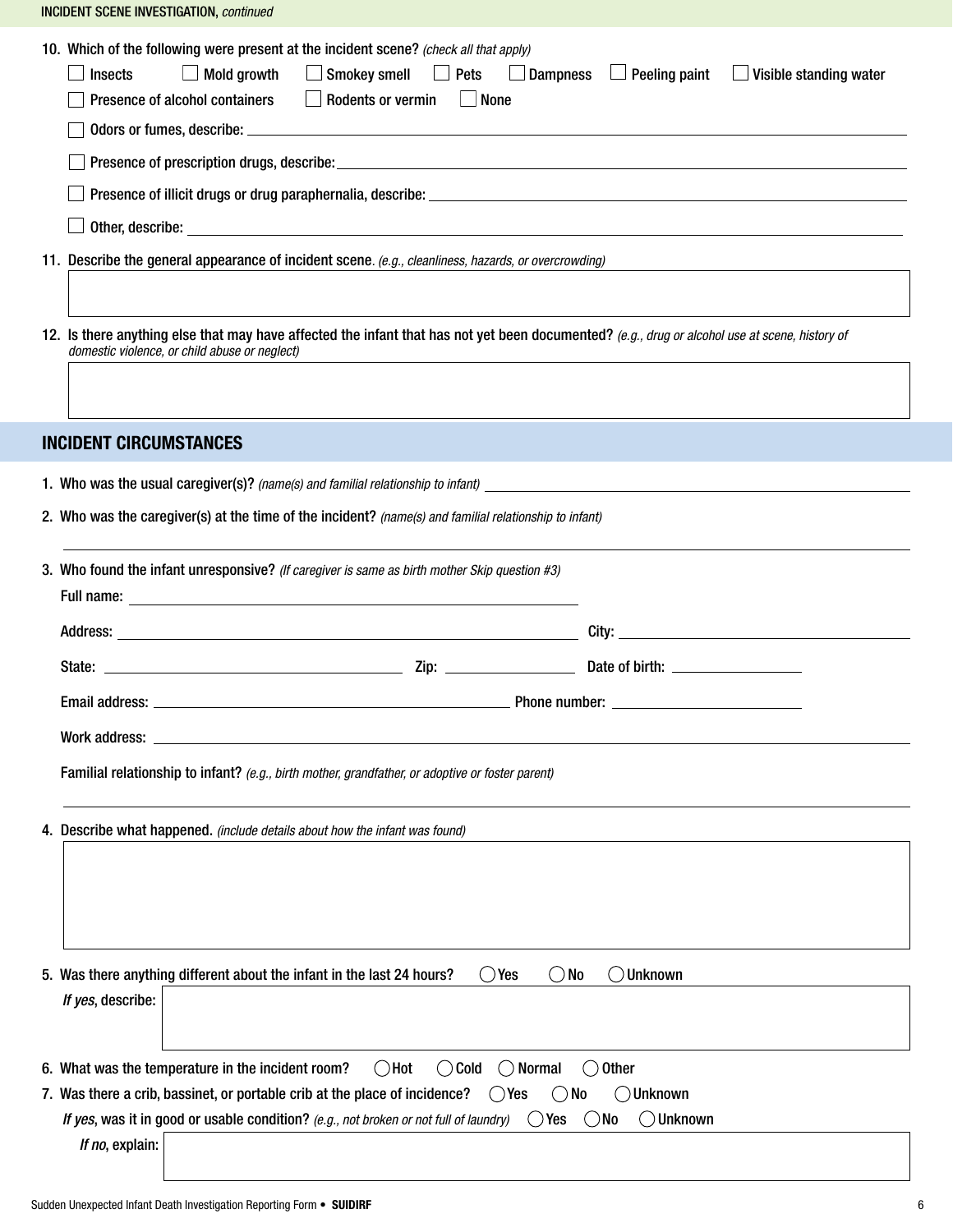INCIDENT CIRCUMSTANCES, *continued*

| Crib                                                                                                                                                                                                                                                                                                            | <b>Nortable Crib</b>  | <b>Waterbed</b>                     | ________ Stroller                     | Playpen/play area (not portable crib) |
|-----------------------------------------------------------------------------------------------------------------------------------------------------------------------------------------------------------------------------------------------------------------------------------------------------------------|-----------------------|-------------------------------------|---------------------------------------|---------------------------------------|
| <b>Bassine</b>                                                                                                                                                                                                                                                                                                  | __________ Sofa/couch | Swing                               | <b>Euton</b>                          | <b>Example 1</b> Bouncy chair         |
| ——— Bedside sleeper ———— Chair                                                                                                                                                                                                                                                                                  |                       | <b>Example 1</b> Baby box           |                                       | <b>Example 2</b> Rocking sleeper      |
| —— Car seat                                                                                                                                                                                                                                                                                                     |                       |                                     |                                       |                                       |
|                                                                                                                                                                                                                                                                                                                 |                       |                                     |                                       |                                       |
| _______ Adult bed — <i>If yes</i> , what type?                                                                                                                                                                                                                                                                  | $\bigcirc$ Twin       | $\bigcirc$ Full<br>$\bigcirc$ Queen | $()$ King<br>◯ Unknown                |                                       |
|                                                                                                                                                                                                                                                                                                                 |                       |                                     |                                       |                                       |
| 9. Describe the condition and firmness of the surface where the infant was found.                                                                                                                                                                                                                               |                       |                                     |                                       |                                       |
| 10. Was the infant wrapped or swaddled? $\bigcirc$ Yes<br>If yes: Describe the arm position. $\bigcirc$ Arms free and out $\bigcirc$ Arms in                                                                                                                                                                    | No<br>$($ )           | Unknown                             | $\bigcirc$ One arm in and one arm out |                                       |
|                                                                                                                                                                                                                                                                                                                 |                       |                                     |                                       |                                       |
|                                                                                                                                                                                                                                                                                                                 |                       | $()$ Back                           | () Side<br>() Stomach                 | <b>Unknown</b>                        |
| 11. What was the infant wearing? (e.g., t-shirt or disposable diaper) <b>contained a contained a contained by the contained a</b><br>12. What was the infant's usual sleep position? $\bigcirc$ Sitting<br>13. Describe the circumstances of infant when last placed by caregiver, last known alive, and found. |                       |                                     |                                       |                                       |
| Date                                                                                                                                                                                                                                                                                                            | <b>Placed</b>         |                                     | Last known alive                      | <b>Found</b>                          |
| Time                                                                                                                                                                                                                                                                                                            |                       |                                     |                                       |                                       |
| Location (e.g., living room or bedroom)                                                                                                                                                                                                                                                                         |                       |                                     |                                       |                                       |
| Position (e.g., sitting, back, stomach,<br>side, or unknown)                                                                                                                                                                                                                                                    |                       |                                     |                                       |                                       |
| Face position (e.g., down, up, left, right,<br>or unknown)                                                                                                                                                                                                                                                      |                       |                                     |                                       |                                       |

14. Was the infant's airway obstructed by a person or object when found? *(includes obstruction of the mouth or nose, or compression of the neck or chest)*

| ◯ Unobstructed | $\bigcirc$ Fully obstructed | $\bigcirc$ Partially obstructed | $\bigcirc$ Unknown |
|----------------|-----------------------------|---------------------------------|--------------------|
|----------------|-----------------------------|---------------------------------|--------------------|

*If fully or partially,* what was obstructed or compressed? (check all that apply)  $\Box$  Nose  $\Box$  Mouth  $\Box$  Chest  $\Box$  Neck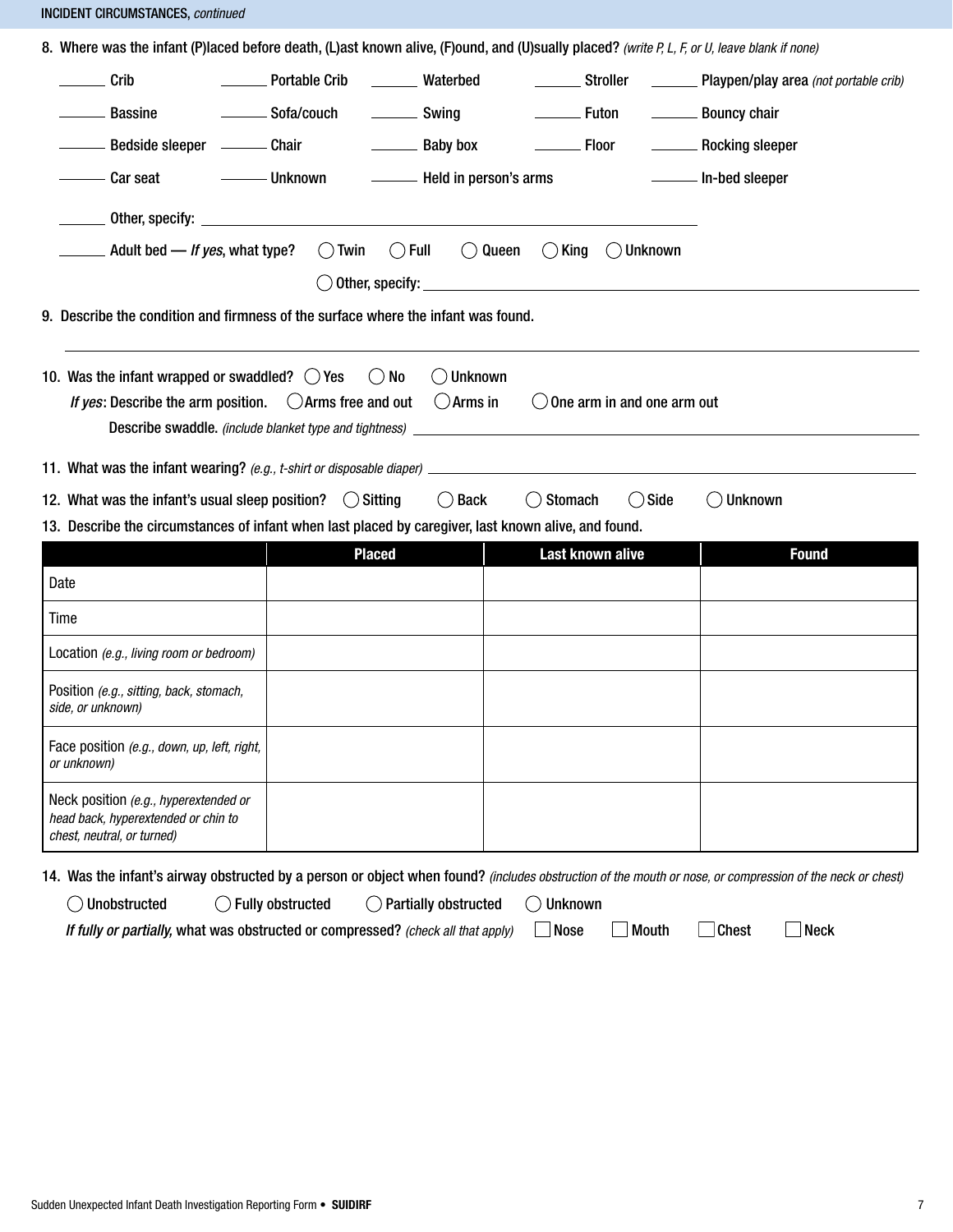#### INCIDENT CIRCUMSTANCES, *continued*

15. Indicate the items present in the sleep environment and their positional relation to the infant when the infant was found.

| <b>Item</b>                              |                | Present?      |                    |                 |          |             | If yes, position in relation to infant? |                | chest, or neck? | If yes, did object obstruct<br>the infant's mouth, nose, |
|------------------------------------------|----------------|---------------|--------------------|-----------------|----------|-------------|-----------------------------------------|----------------|-----------------|----------------------------------------------------------|
| Adult(s) (18 years or older)             | $\bigcirc$ Yes | ()No          | ( )Unknown         | ( )Over         | ()Under  | ( ) Next to | ( )Unknown                              | ()Yes          | ()No            | ( )Unknown                                               |
| Other child(ren) (younger than 18 years) | $\bigcirc$ Yes | $\bigcirc$ No | ◯ Unknown          | ◯0ver           | ()Under  | ( ) Next to | ◯Unknown                                | $\bigcirc$ Yes | $\bigcirc$ No   | ◯ Unknown                                                |
| Animal(s)                                | ◯ Yes          | ○No           | ( )Unknown         | ( )Over         | ()Under  | ) Next to   | ( )Unknown                              | $\bigcirc$ Yes | $\bigcirc$ No   | ( )Unknown                                               |
| <b>Mattress</b>                          | $\bigcirc$ Yes | $\bigcirc$ No | ( )Unknown         | () Over         | ()Under  | Next to     | ( )Unknown                              | $\bigcirc$ Yes | $\bigcirc$ No   | $\bigcirc$ Unknown                                       |
| Comforter, quilt or other                | () Yes         | $\bigcirc$ No | OUnknown           | ○ Over          | ○Under   | ( ) Next to | ○ Unknown                               | $\bigcirc$ Yes | $\bigcirc$ No   | ◯Unknown                                                 |
| <b>Fitted sheet</b>                      | $\bigcirc$ Yes | $\bigcirc$ No | ( )Unknown         | () Over         | ()Under  | ( ) Next to | ()Unknown                               | $\bigcirc$ Yes | $\bigcirc$ No   | ( )Unknown                                               |
| Thin blanket                             | ○Yes           | $\bigcirc$ No | OUnknown           | ○ Over          | ()Under  | ( ) Next to | ( )Unknown                              | $\bigcirc$ Yes | $\bigcirc$ No   | ○Unknown                                                 |
| Pillow(s)                                | ◯ Yes          | ○No           | ( )Unknown         | ○0ver           | ()Under  | Next to     | ()Unknown                               | $\bigcirc$ Yes | $\bigcirc$ No   | ( )Unknown                                               |
| Cushion                                  | $\bigcirc$ Yes | $\bigcirc$ No | $\bigcirc$ Unknown | ( )Over         | ()Under  | ( ) Next to | ()Unknown                               | $\bigcirc$ Yes | $\bigcirc$ No   | ( )Unknown                                               |
| Nursing or u-shaped pillow               | $\bigcirc$ Yes | $\bigcirc$ No | ◯ Unknown          | $\bigcirc$ Over | ()Under  | ) Next to   | ( )Unknown                              | $\bigcirc$ Yes | $\bigcirc$ No   | $\bigcirc$ Unknown                                       |
| Sleep positioner (wedge)                 | $\bigcirc$ Yes | $\bigcirc$ No | ( )Unknown         | () Over         | ()Under  | Next to     | ( )Unknown                              | $\bigcirc$ Yes | $\bigcirc$ No   | ( )Unknown                                               |
| Bumper pads                              | $\bigcirc$ Yes | $\bigcirc$ No | OUnknown           | () Over         | ◯Under   | ( ) Next to | ◯ Unknown                               | $\bigcirc$ Yes | $\bigcirc$ No   | ( )Unknown                                               |
| Clothing (not on a person)               | $\bigcirc$ Yes | $\bigcirc$ No | ( )Unknown         | ( )Over         | ()Under  | ( ) Next to | ( )Unknown                              | $\bigcirc$ Yes | $\bigcirc$ No   | ( )Unknown                                               |
| Crib railing or side                     | $\bigcirc$ Yes | $\bigcirc$ No | ( )Unknown         | ○ Over          | ( )Under | Next to     | ()Unknown                               | $\bigcirc$ Yes | $\bigcirc$ No   | ( )Unknown                                               |
| Wall                                     | $\bigcirc$ Yes | $\bigcirc$ No | $\bigcirc$ Unknown | $\bigcirc$ Over | ()Under  | ( ) Next to | ( )Unknown                              | $\bigcirc$ Yes | $\bigcirc$ No   | ( )Unknown                                               |
| $\text{Toy}(s)$                          | $\bigcirc$ Yes | ()No          | ( )Unknown         | $\bigcirc$ Over | ()Under  | ( ) Next to | ()Unknown                               | $\bigcirc$ Yes | $\bigcirc$ No   | ( )Unknown                                               |
| Other, specify:                          | $\bigcirc$ Yes | $\bigcirc$ No | ◯Unknown           | ○0ver           | ◯Under   | ( ) Next to | ◯Unknown                                | $\bigcirc$ Yes | $\bigcirc$ No   | ( )Unknown                                               |

*If yes to adult(s) or child(ren) sharing sleep surface with the infant*, complete table below.  $\Box$  NA

| Name of individual(s) sharing<br>sleep surface with infant                                                                                                                                                                                    | Relationship<br>to infant | Age        | <b>Height</b><br>Weight |                | <b>Impaired by drugs</b><br>or alcohol? |            |             |                | Fell asleep feeding infant? |           |
|-----------------------------------------------------------------------------------------------------------------------------------------------------------------------------------------------------------------------------------------------|---------------------------|------------|-------------------------|----------------|-----------------------------------------|------------|-------------|----------------|-----------------------------|-----------|
|                                                                                                                                                                                                                                               |                           |            |                         |                | ()Yes                                   | $($ $)$ No | ( )Unknown  | ()Yes          | $\bigcirc$ No               | ◯ Unknown |
|                                                                                                                                                                                                                                               |                           |            |                         |                | ()Yes                                   | $($ $)$ No | ( ) Unknown | $\bigcirc$ Yes | $\bigcirc$ No               | ◯Unknown  |
|                                                                                                                                                                                                                                               |                           |            |                         |                | ()Yes                                   | $($ $)$ No | ◯ Unknown   | $\bigcirc$ Yes | $\bigcirc$ No               | ()Unknown |
|                                                                                                                                                                                                                                               |                           |            |                         |                |                                         |            |             |                |                             |           |
| 16. Were there any secretions present at the scene?<br>If yes, describe: (include where they were found)                                                                                                                                      |                           | ()Yes ()No |                         | <b>Unknown</b> |                                         |            |             |                |                             |           |
| 17. Was there evidence of wedging? (wedging is an obstruction of the nose or mouth, or compression of the neck or chest as a result of<br>being stuck or trapped between inanimate objects) $\bigcirc$ Yes $\bigcirc$ No $\bigcirc$ Unknown   |                           |            |                         |                |                                         |            |             |                |                             |           |
| <i>If yes,</i> describe: the contract of the contract of the contract of the contract of the contract of the contract of the contract of the contract of the contract of the contract of the contract of the contract of the contra           |                           |            |                         |                |                                         |            |             |                |                             |           |
| 18. Was there evidence of overlay? (overlay is an obstruction of the nose or mouth, or compression of the neck or chest as a result of<br>$\bigcirc$ Yes $\bigcirc$ No $\bigcirc$ Unknown<br>a person rolling on top of or against an infant) |                           |            |                         |                |                                         |            |             |                |                             |           |
| <i>If ves</i> , describe: the contract of the contract of the contract of the contract of the contract of the contract of the contract of the contract of the contract of the contract of the contract of the contract of the contra          |                           |            |                         |                |                                         |            |             |                |                             |           |
| 19. Was the infant breathing when found? $\bigcirc$ Yes $\bigcirc$ No $\bigcirc$ Unknown<br>If no, did anyone witness the infant stop breathing?                                                                                              |                           | $( )$ Yes  | ( )No                   |                | Unknown                                 |            |             |                |                             |           |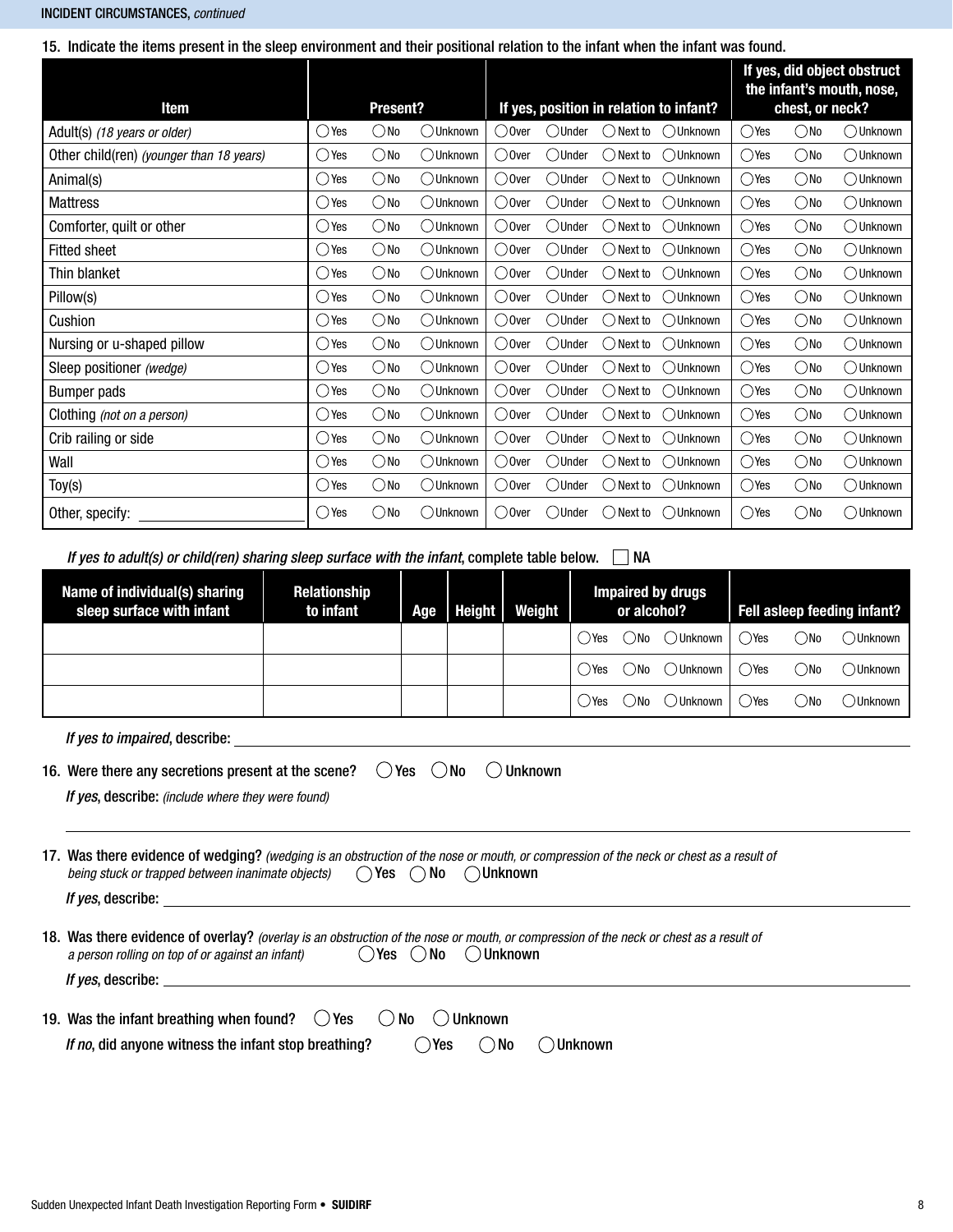#### INCIDENT CIRCUMSTANCES, *continued*

|  |  |  |  | 20. Describe the infant's appearance when found. (indicate all that apply) |  |  |
|--|--|--|--|----------------------------------------------------------------------------|--|--|
|--|--|--|--|----------------------------------------------------------------------------|--|--|

| 20. Describe the imail is appearance when found. <i>(indicate all that apply)</i>                                                                                                                                                                                                              |                                                 |                                      |  |  |  |  |  |
|------------------------------------------------------------------------------------------------------------------------------------------------------------------------------------------------------------------------------------------------------------------------------------------------|-------------------------------------------------|--------------------------------------|--|--|--|--|--|
| <b>Appearance</b>                                                                                                                                                                                                                                                                              | Present?                                        | <b>Describe and specify location</b> |  |  |  |  |  |
| Discoloration around face, nose, or mouth                                                                                                                                                                                                                                                      | $\bigcirc$ Yes $\bigcirc$ No $\bigcirc$ Unknown |                                      |  |  |  |  |  |
| Secretions or fluids (e.g., foam, froth, or urine)                                                                                                                                                                                                                                             | $\bigcirc$ Yes $\bigcirc$ No $\bigcirc$ Unknown |                                      |  |  |  |  |  |
| Skin discoloration (e.g., livor mortis, pale areas,<br>darkness, or color changes)                                                                                                                                                                                                             | $\bigcirc$ Yes $\bigcirc$ No $\bigcirc$ Unknown |                                      |  |  |  |  |  |
| Pressure marks (e.g., pale areas, or blanching)                                                                                                                                                                                                                                                | $\bigcirc$ Yes $\bigcirc$ No $\bigcirc$ Unknown |                                      |  |  |  |  |  |
| Rash or petechiae (e.g., small, red blood spots<br>on skin, membrane, or eyes)                                                                                                                                                                                                                 | ○Yes ○ No ○Unknown                              |                                      |  |  |  |  |  |
| Marks on body (e.g., scratches or bruises)                                                                                                                                                                                                                                                     | $\bigcirc$ Yes $\bigcirc$ No $\bigcirc$ Unknown |                                      |  |  |  |  |  |
| Other:                                                                                                                                                                                                                                                                                         | $\bigcirc$ Yes $\bigcirc$ No $\bigcirc$ Unknown |                                      |  |  |  |  |  |
| 21. What did the infant feel like when found? (check all that apply)<br>$\vert$ Warm to touch<br>Sweaty<br>Other, specify:<br>○ Yes<br>$\bigcirc$ No<br>22. Did EMS respond?                                                                                                                   | Cool to touch<br>Limp/flexible<br>()Unknown     | Rigid/stiff<br><b>Unknown</b>        |  |  |  |  |  |
| If yes, was the infant transported?                                                                                                                                                                                                                                                            | ◯ Unknown<br>$\bigcirc$ No<br>Yes               |                                      |  |  |  |  |  |
| 23. Was resuscitation attempted? $\bigcirc$ Yes<br>If yes: By whom? (e.g., EMS, bystander, or parent)                                                                                                                                                                                          | $\bigcirc$ No<br>$\bigcirc$ Unknown             |                                      |  |  |  |  |  |
| Type of compression? (check all that apply)<br>Time: $\_\_$<br>Two finger<br>One hand<br>Two hands<br>$\bigcirc$ Yes<br>$\bigcirc$ No<br>Unknown<br>Was rescue breathing done?                                                                                                                 |                                                 |                                      |  |  |  |  |  |
| The following questions refer to the caregiver(s) at the time of death.<br>◯ Unknown<br>24. Has the caregiver ever had a child under their care die suddenly and unexpectedly?<br>()Yes<br>$()$ No<br>If yes, explain: (include familial relationship of child and infant, and cause of death) |                                                 |                                      |  |  |  |  |  |
| 25. Were the infant and caregiver in the same room at the time of the incident, but not sharing the same sleep surface?                                                                                                                                                                        |                                                 |                                      |  |  |  |  |  |
| $\bigcirc$ No<br>$\bigcirc$ Unknown<br>$()$ Yes                                                                                                                                                                                                                                                | $\bigcirc$ N/A - sharing a sleep surface        |                                      |  |  |  |  |  |
| 26. Was the infant's caregiver using any of the following during the incident? (indicate all that apply)                                                                                                                                                                                       |                                                 |                                      |  |  |  |  |  |
| <b>Substance</b>                                                                                                                                                                                                                                                                               | <b>Caregiver used?</b>                          | <b>Frequency</b>                     |  |  |  |  |  |
| Over the counter medications<br>()Yes                                                                                                                                                                                                                                                          | $\bigcirc$ No<br><b>OUnknown</b>                |                                      |  |  |  |  |  |
| <b>Prescription medications</b><br>()Yes                                                                                                                                                                                                                                                       | <b>OUnknown</b><br>$\bigcirc$ No                |                                      |  |  |  |  |  |
| <b>Opioids</b><br>()Yes                                                                                                                                                                                                                                                                        | $\bigcirc$ No<br><b>OUnknown</b>                |                                      |  |  |  |  |  |
| Tobacco, specify: (e.g., cigarettes<br>or e-cigarettes)<br>$()$ Yes                                                                                                                                                                                                                            | <b>OUnknown</b><br>OMO                          |                                      |  |  |  |  |  |
| <b>Alcohol</b><br>$\bigcirc$ Yes                                                                                                                                                                                                                                                               | $\bigcirc$ No<br><b>OUnknown</b>                |                                      |  |  |  |  |  |
| <b>Herbal remedies</b><br>()Yes                                                                                                                                                                                                                                                                | <b>OUnknown</b><br>()No                         |                                      |  |  |  |  |  |
| Other, specify:<br>$\bigcirc$ Yes                                                                                                                                                                                                                                                              | $\bigcirc$ No<br>◯Unknown                       |                                      |  |  |  |  |  |

Was the infant's caregiver asked to consent to blood or urine for drug/alcohol testing?  $\Box$  Yes  $\Box$  No  $\Box$  Unknown

*If yes*, what were the results?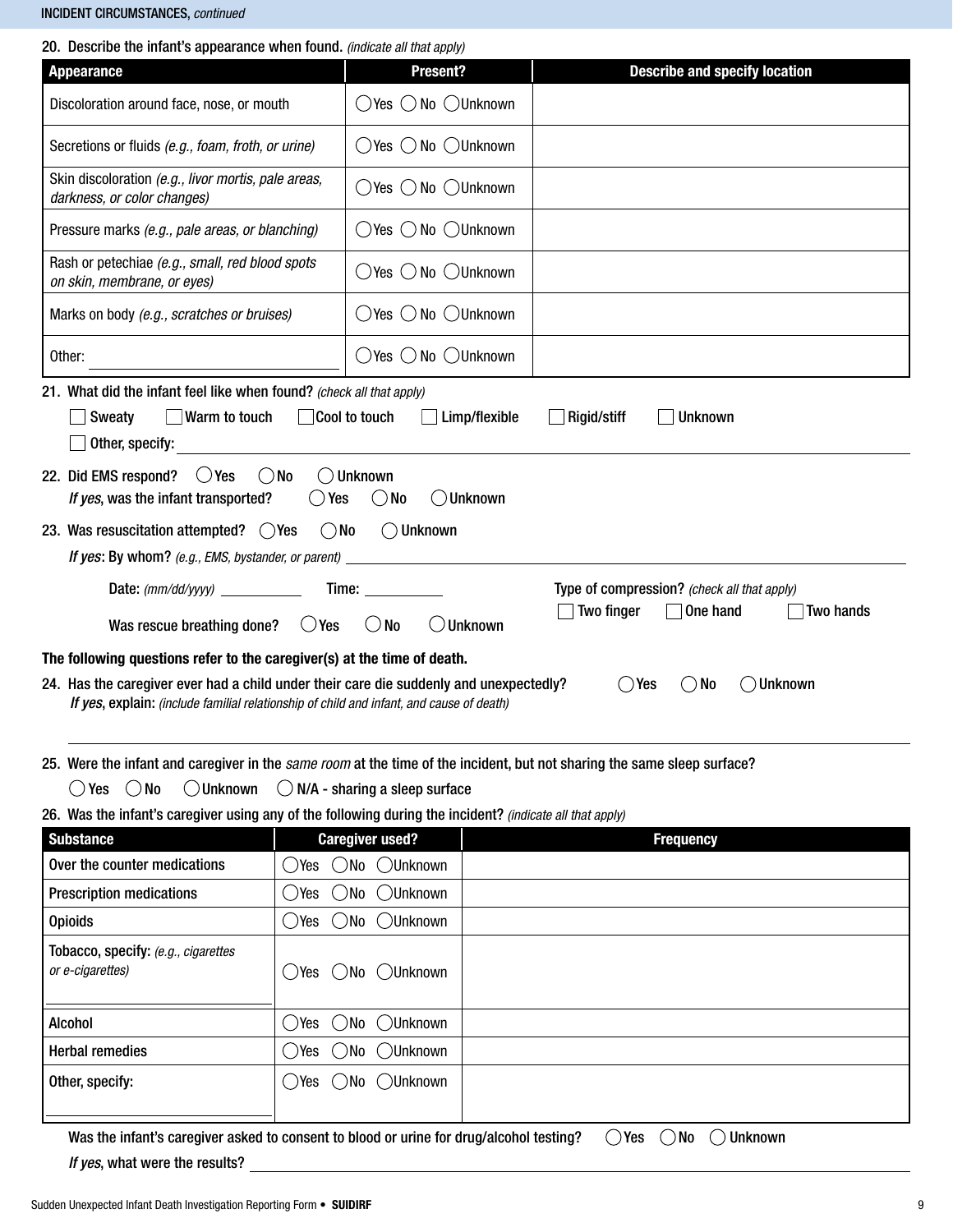## INVESTIGATION SUMMARY

| 1. Arrival dates and times.                                                                                                                                                                                                        |                                                                 |                                   |                                                                                                                                                                                                                                |                                                                                            |  |  |
|------------------------------------------------------------------------------------------------------------------------------------------------------------------------------------------------------------------------------------|-----------------------------------------------------------------|-----------------------------------|--------------------------------------------------------------------------------------------------------------------------------------------------------------------------------------------------------------------------------|--------------------------------------------------------------------------------------------|--|--|
| Person(s) involved                                                                                                                                                                                                                 | <b>Hospital</b>                                                 |                                   |                                                                                                                                                                                                                                | <b>Incident scene</b>                                                                      |  |  |
| Infant                                                                                                                                                                                                                             |                                                                 |                                   |                                                                                                                                                                                                                                | N/A                                                                                        |  |  |
| Law enforcement                                                                                                                                                                                                                    |                                                                 |                                   |                                                                                                                                                                                                                                |                                                                                            |  |  |
| Death investigator                                                                                                                                                                                                                 |                                                                 |                                   |                                                                                                                                                                                                                                |                                                                                            |  |  |
|                                                                                                                                                                                                                                    | 2. Agencies conducting an investigation? (check all that apply) |                                   | <b>Child protective services</b>                                                                                                                                                                                               |                                                                                            |  |  |
|                                                                                                                                                                                                                                    | Death investigator from medical examiner or coroner office      |                                   |                                                                                                                                                                                                                                |                                                                                            |  |  |
|                                                                                                                                                                                                                                    |                                                                 |                                   |                                                                                                                                                                                                                                |                                                                                            |  |  |
| 3. Indicate when the form was completed.                                                                                                                                                                                           |                                                                 | Date: $(mm/dd/yyyy)$              | Time: The control of the control of the control of the control of the control of the control of the control of the control of the control of the control of the control of the control of the control of the control of the co |                                                                                            |  |  |
|                                                                                                                                                                                                                                    |                                                                 |                                   | $()$ No                                                                                                                                                                                                                        | ( )N/A                                                                                     |  |  |
| 4. If more than one person was interviewed, does the information provided differ? $\bigcirc$ Yes<br>If yes, detail any differences or inconsistencies of relevant information. (e.g., placed on sofa or last known alive on chair) |                                                                 |                                   |                                                                                                                                                                                                                                |                                                                                            |  |  |
|                                                                                                                                                                                                                                    |                                                                 |                                   |                                                                                                                                                                                                                                |                                                                                            |  |  |
| Photos or video taken<br>Additional scene(s) (forms attached) conducted<br>5. Indicate the task(s) performed. (check all that apply)                                                                                               |                                                                 |                                   |                                                                                                                                                                                                                                |                                                                                            |  |  |
| Next of kin notified<br>Materials collected or evidence logged<br>911 tape obtained<br><b>EMS</b> run sheet or report obtained                                                                                                     |                                                                 |                                   |                                                                                                                                                                                                                                |                                                                                            |  |  |
|                                                                                                                                                                                                                                    | Witness(es)/caregiver(s) interviewed                            |                                   |                                                                                                                                                                                                                                |                                                                                            |  |  |
| 6. Was the family offered grief counseling services? $($ $)$ Yes $\Box$ No<br>( )Unknown                                                                                                                                           |                                                                 |                                   |                                                                                                                                                                                                                                |                                                                                            |  |  |
| 7. Was a doll scene reenactment performed? $\bigcirc$ Yes $\bigcirc$ No<br>( )Unknown                                                                                                                                              |                                                                 |                                   |                                                                                                                                                                                                                                |                                                                                            |  |  |
|                                                                                                                                                                                                                                    |                                                                 |                                   |                                                                                                                                                                                                                                |                                                                                            |  |  |
|                                                                                                                                                                                                                                    |                                                                 |                                   |                                                                                                                                                                                                                                | If yes: How was it documented? (check all that apply) Photographed Videoed 0ther, specify: |  |  |
|                                                                                                                                                                                                                                    |                                                                 |                                   |                                                                                                                                                                                                                                |                                                                                            |  |  |
|                                                                                                                                                                                                                                    |                                                                 |                                   |                                                                                                                                                                                                                                |                                                                                            |  |  |
| Indicate when the doll reenactment was performed.<br>Date performed: (mm/dd/yyyy) ____________<br>Time performed: _____________                                                                                                    |                                                                 |                                   |                                                                                                                                                                                                                                |                                                                                            |  |  |
|                                                                                                                                                                                                                                    | Were photos provided to the pathologist? $\bigcirc$ Yes         | <b>O</b> Unknown<br>$\bigcirc$ No |                                                                                                                                                                                                                                |                                                                                            |  |  |
| Do the scenarios given during the doll reenactment(s) match what was seen during the preliminary investigation?                                                                                                                    |                                                                 |                                   |                                                                                                                                                                                                                                |                                                                                            |  |  |
| Yes                                                                                                                                                                                                                                | $\bigcirc$ No<br>$\bigcirc$ N/A                                 |                                   |                                                                                                                                                                                                                                |                                                                                            |  |  |

# INVESTIGATION DIAGRAMS



1. Scene diagram *(illustrate the infant's sleep environment)* 2. Body diagram *(note visible injuries, livor mortis, or rigor mortis)*



3. Scene and doll reenactment photos *(include with form)*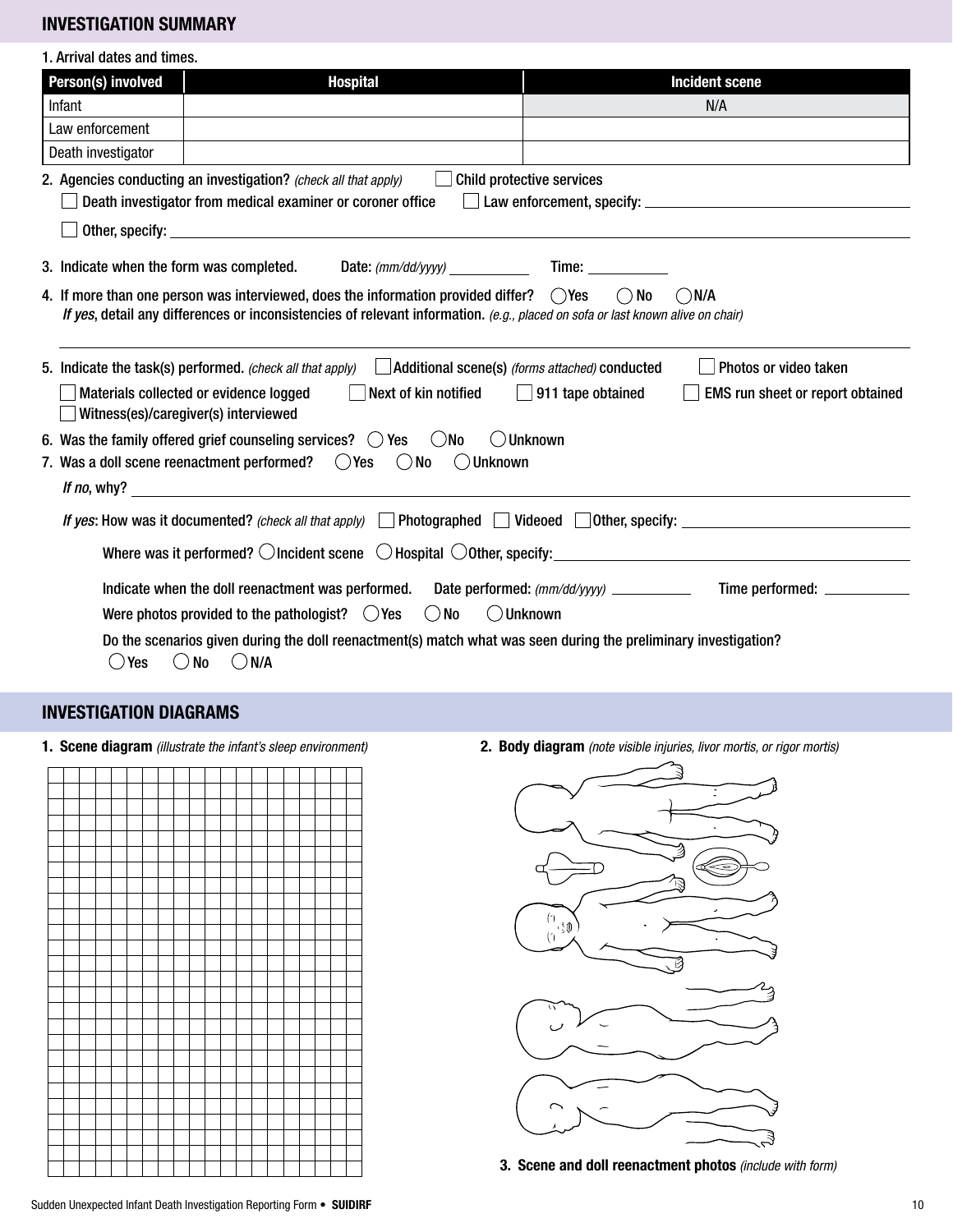# SUMMARY FOR PATHOLOGIST

| Agency: <u>the contract of the contract of the contract of the contract of the contract of the contract of the contract of the contract of the contract of the contract of the contract of the contract of the contract of the c</u>                                                                                                                                                                                                                                                                                  |                       |                |  |  |  |  |
|-----------------------------------------------------------------------------------------------------------------------------------------------------------------------------------------------------------------------------------------------------------------------------------------------------------------------------------------------------------------------------------------------------------------------------------------------------------------------------------------------------------------------|-----------------------|----------------|--|--|--|--|
|                                                                                                                                                                                                                                                                                                                                                                                                                                                                                                                       |                       |                |  |  |  |  |
| 2. Indicate when the investigation took place.<br>Date: $mm/dd/yyyy$ )                                                                                                                                                                                                                                                                                                                                                                                                                                                |                       |                |  |  |  |  |
| Time:<br>3. Indicate when the infant was pronounced dead.                                                                                                                                                                                                                                                                                                                                                                                                                                                             |                       |                |  |  |  |  |
| 4. Indicate when it is estimated the infant died.<br>Time: and the state of the state of the state of the state of the state of the state of the state of the state<br>Date: $(mm/dd/yyyy)$                                                                                                                                                                                                                                                                                                                           |                       |                |  |  |  |  |
|                                                                                                                                                                                                                                                                                                                                                                                                                                                                                                                       |                       |                |  |  |  |  |
| 6. Data sources consulted to complete this form. (check all that apply) $\Box$ Infant medical records $\Box$ Birth records<br><b>Prenatal records</b><br>Witness interview<br>Photos/videos from caregivers demonstrating injuries, developmental milestone, or medical concerns<br>$\Box$ Other, specify: $\Box$ . The contract of the contract of the contract of the contract of the contract of the contract of the contract of the contract of the contract of the contract of the contract of the contract of t |                       |                |  |  |  |  |
| 7. Indicate whether preliminary investigation suggests any of the following. (indicate all that apply)                                                                                                                                                                                                                                                                                                                                                                                                                |                       |                |  |  |  |  |
| <b>Sleeping Environment</b>                                                                                                                                                                                                                                                                                                                                                                                                                                                                                           | <b>Yes</b>            | <b>No</b>      |  |  |  |  |
| Asphyxia (e.g., evidence of overlying, wedging, choking, nose or mouth obstruction, re-breathing, neck or chest<br>compression, or immersion in water)                                                                                                                                                                                                                                                                                                                                                                | $\left(\right)$       | $( \ )$        |  |  |  |  |
| Sharing of sleep surface with adults, children, or pets                                                                                                                                                                                                                                                                                                                                                                                                                                                               | $\bigcirc$            | ()             |  |  |  |  |
| Change in sleep condition (e.g., unaccustomed stomach sleep position, location, or sleep surface)                                                                                                                                                                                                                                                                                                                                                                                                                     | O                     | ()             |  |  |  |  |
| Hyperthermia or hypothermia (e.g., excessive wrapping, blankets, clothing, or hot or cold environments)                                                                                                                                                                                                                                                                                                                                                                                                               | ◯                     | ()             |  |  |  |  |
| Environmental hazards (e.g., carbon monoxide, noxious gases, chemicals, drugs, or devices)                                                                                                                                                                                                                                                                                                                                                                                                                            | O                     | $(\ )$         |  |  |  |  |
| Unsafe sleep condition (e.g., non-supine, couch, adult bed, stuffed toys, pillows, or soft bedding)                                                                                                                                                                                                                                                                                                                                                                                                                   | ◯                     | $(\ )$         |  |  |  |  |
| <b>Infant History</b>                                                                                                                                                                                                                                                                                                                                                                                                                                                                                                 | <b>Yes</b>            | <b>No</b>      |  |  |  |  |
| Diet (e.g., solids introduced)                                                                                                                                                                                                                                                                                                                                                                                                                                                                                        | O                     | O              |  |  |  |  |
| Recent hospitalization                                                                                                                                                                                                                                                                                                                                                                                                                                                                                                | C                     | ()             |  |  |  |  |
| Previous medical diagnosis                                                                                                                                                                                                                                                                                                                                                                                                                                                                                            | ( )                   | ( )            |  |  |  |  |
| History of acute life threatening events (e.g., apnea, seizures, or difficulty breathing)                                                                                                                                                                                                                                                                                                                                                                                                                             | ( )                   | ( )            |  |  |  |  |
| History of medical care without diagnosis                                                                                                                                                                                                                                                                                                                                                                                                                                                                             | O                     | ( )            |  |  |  |  |
| Recent fall or other injury                                                                                                                                                                                                                                                                                                                                                                                                                                                                                           | О                     | ( )            |  |  |  |  |
| History of religious, cultural or alternative remedies                                                                                                                                                                                                                                                                                                                                                                                                                                                                | О                     | O              |  |  |  |  |
| Cause of death due to natural causes other than SIDS (e.g., birth defects or complications of preterm birth)                                                                                                                                                                                                                                                                                                                                                                                                          | $\overline{\bigcirc}$ |                |  |  |  |  |
| <b>Family Information</b>                                                                                                                                                                                                                                                                                                                                                                                                                                                                                             | <b>Yes</b>            | N <sub>0</sub> |  |  |  |  |
| Prior sibling deaths                                                                                                                                                                                                                                                                                                                                                                                                                                                                                                  | O                     |                |  |  |  |  |
| Sudden or unexpected death before the age of 50 or heart disease (e.g., cardiomyopathy, Marfan or Brugada syndrome,<br>long or short QT syndrome, catecholaminergic polymorphic ventricular tachycardia) among the infant's blood relatives (e.g.,<br>siblings, parents, grandparents, aunts, uncles, or first cousins)                                                                                                                                                                                               | O                     |                |  |  |  |  |
| Previous encounters with police or social service agencies                                                                                                                                                                                                                                                                                                                                                                                                                                                            | U                     |                |  |  |  |  |
| Request for tissue or organ donation                                                                                                                                                                                                                                                                                                                                                                                                                                                                                  |                       |                |  |  |  |  |
| Objection to autopsy                                                                                                                                                                                                                                                                                                                                                                                                                                                                                                  |                       |                |  |  |  |  |
| <b>Exam</b>                                                                                                                                                                                                                                                                                                                                                                                                                                                                                                           | <b>Yes</b>            | <b>No</b>      |  |  |  |  |
| Preterminal resuscitative treatment                                                                                                                                                                                                                                                                                                                                                                                                                                                                                   | U                     |                |  |  |  |  |
| Signs of trauma or injury, poisoning, or intoxication                                                                                                                                                                                                                                                                                                                                                                                                                                                                 |                       |                |  |  |  |  |
| <b>Other</b>                                                                                                                                                                                                                                                                                                                                                                                                                                                                                                          | <b>Yes</b>            | <b>No</b>      |  |  |  |  |
| Suspicious circumstances                                                                                                                                                                                                                                                                                                                                                                                                                                                                                              | C                     |                |  |  |  |  |
| Other alerts for pathologist's attention                                                                                                                                                                                                                                                                                                                                                                                                                                                                              | ⌒                     |                |  |  |  |  |